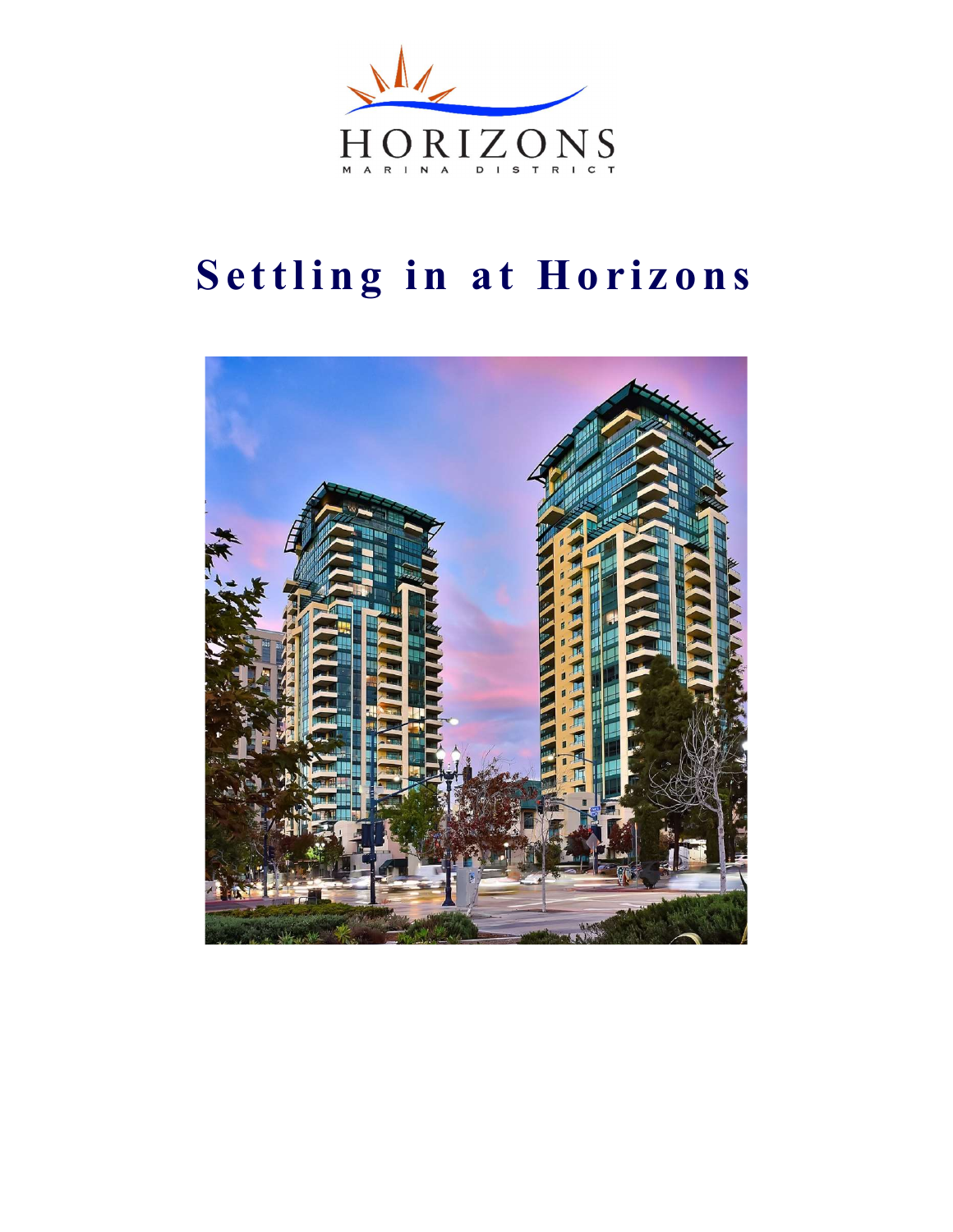

# TABLE OF CONTENTS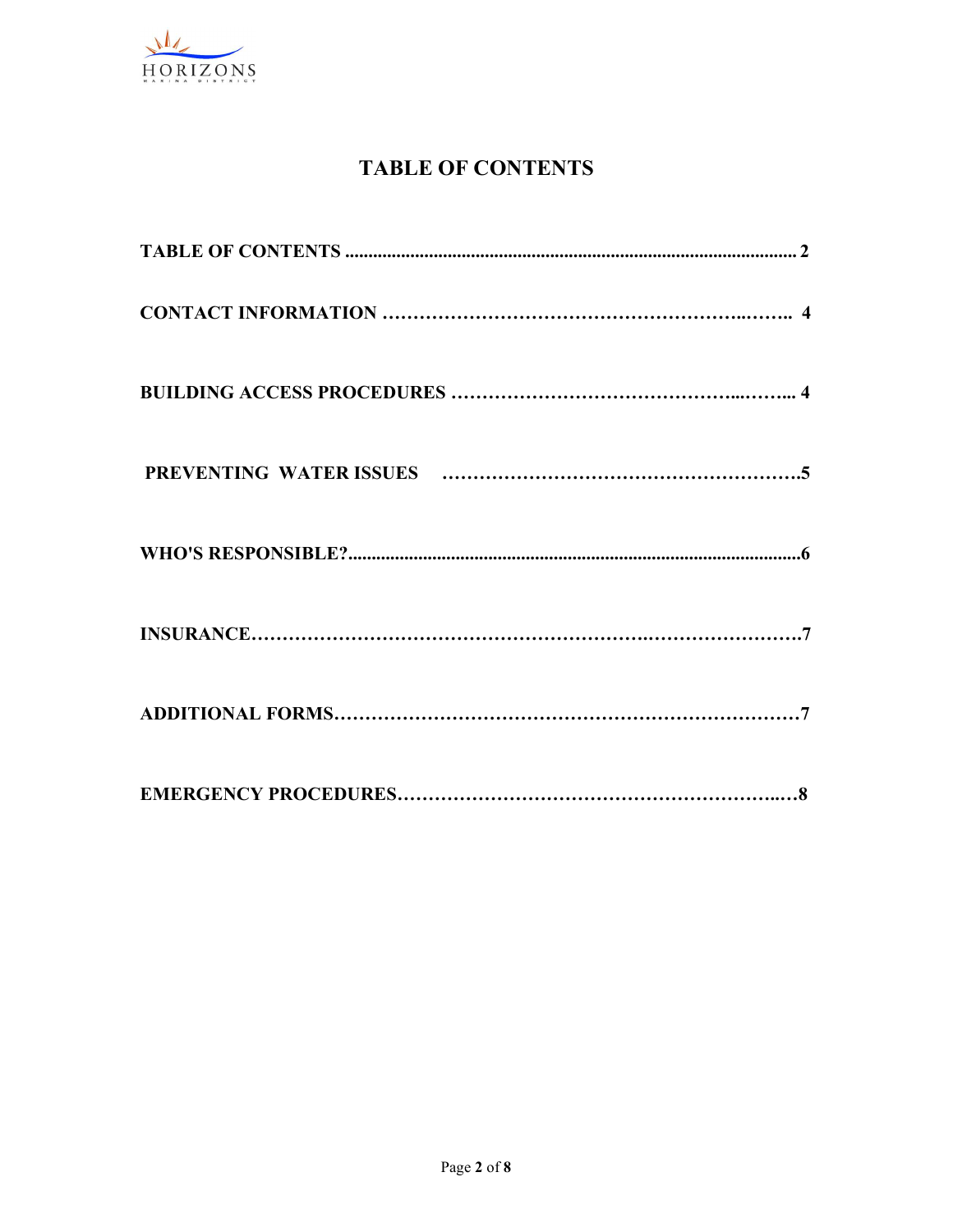

## WELCOME NEW RESIDENT

## Dear New Resident,

Welcome aboard! We hope that your life at Horizons - Marina District is a wonderful one.

Should you have any questions during or after your move, your best point of contact is our General Manager at 619-338-4096 from 8:00am to 5:00pm Monday through Friday.

Our excellent web site includes procedures, guidelines, governing documents and useful

forms. The *Community Handbook* is important. Visit **www.horizonshoa.com**.<br>Horizons Addresses: 555 Front Street, San Diego, CA 92101—"North Tower" 510 First Avenue, San Diego, CA 92101—"South Tower"

Action Property Management directs the services that keep our community operating effectively; just a few examples are engineering, security, custodial, and landscaping. Our onsite General Manager and Manager Assistant offices are in the North Tower lobby.

Action also oversees billing and accounting for Horizons. Contact Action to set up automated payments or with any monthly billing questions: 949-450-0202.

Residents' Business Center: A computer and printer/scanner/fax machine are available for you in the Conference Room in the South Tower Lobby. Horizons residents' fax #: 619-231-9736.

Defibrillator: An Automatic External Defibrillator (AED) to "jump-start" sudden cardiac arrest is in the Kiosk. At your request, the Access Control Officer ("ACO"), 619-338- 4097, will bring it to your unit's entrance, but will not operate the device.

Trash & Recycle Rooms: For your large items, the bin is on the P-1 level near the elevator.

Fire Pump: Located in a structure in the barbecue area, it must be tested weekly. It runs midday for 30 minutes and is noisy.

Who do I call? Contact Numbers:

Management Offices, North Tower Lobby, M-F, 8:00am-5:00pm. 619-338-4096/ 619-338-4095

- \* Fobs, Parking Stickers, Bicycle registration
- \* Update Contact Information
- \* Payment of Assessments
- \* Maintenance Requests
- \* Resident Concerns
- \* Schedule Move Ins & Move Outs
- \* Reserve Lounges

#### Gate Kiosk 24/7 service. 619-338-4097

- \* Visitor Parking
- \* Parcel Retrieval
- \* Contractors
- \* Emergencies
- \* Deliveries via vehicle
- \* Complaints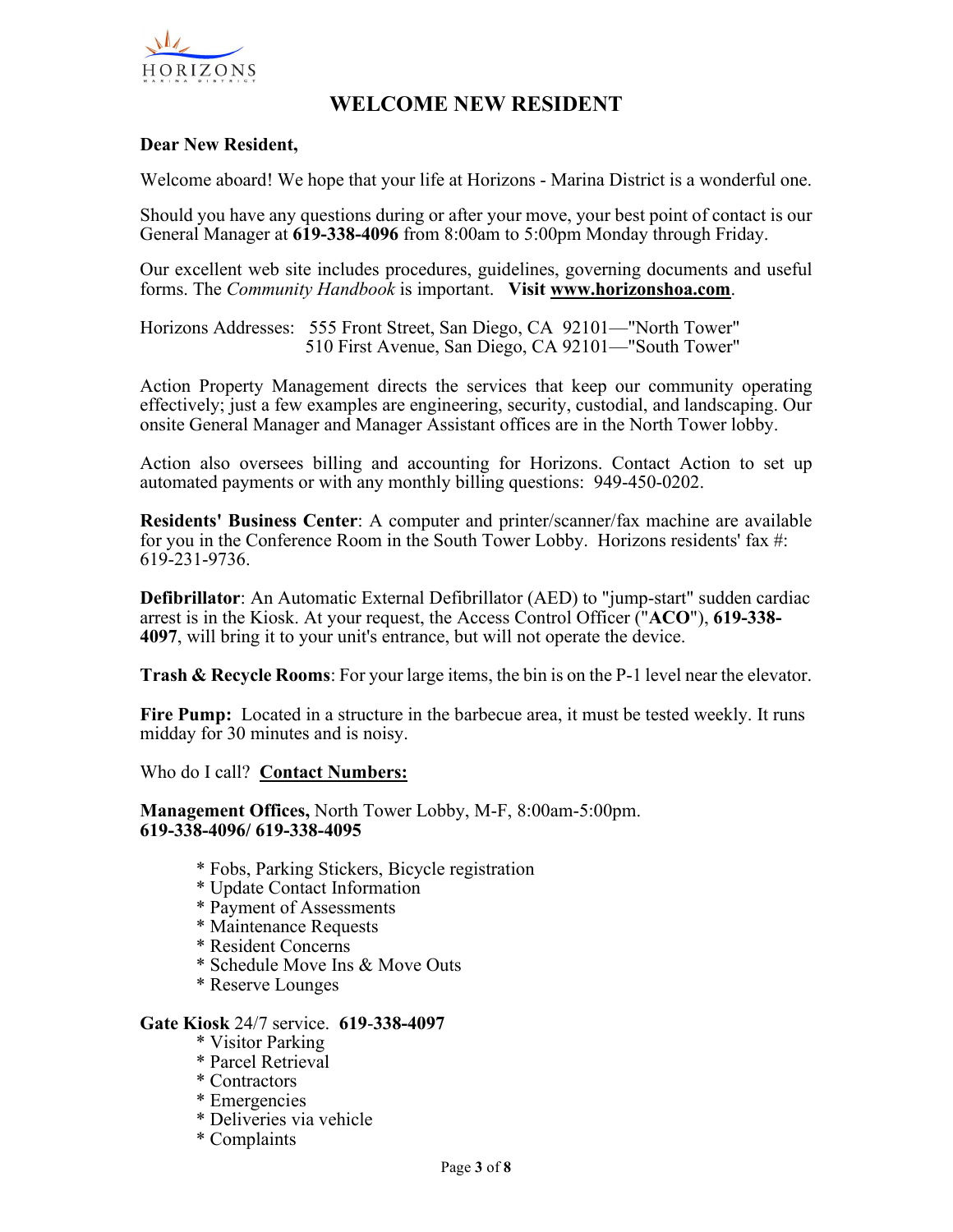

The lobbies often are staffed by Access Control Officers (ACOs) during early evenings and on weekends: Use your phone or one at your lobby's desk to contact the Kiosk for an ACO to retrieve your deliveries from the Parcel Room in your tower. 619-338-4097.

# Nearby Services

Ralph's Market (& pharmacy). Pedestrian entrance on 1st Ave. & G St.

Postal Annex, 113 W. G St. between Front St. & 1st, 619-702-7522

Ace Hardware, 675 - 6th Ave., between Market & G, 619-544-9400

Banfield Pet Hospital/Veterinary Medicine, corner of 1st & Market 619-234-0394

Police, non-emergency, 619-531-2000

Electricity, SDG&E, 800-411-7343

Phone, cable: AT&T, 800-288-2020; Cox, 619-262-1122; Internet/Google Fiber, Webpass, 800-932-7277

## BUILDING ACCESS PROCEDURES

### Resident Access

To enter the Tower lobbies, present your key fob to the *Entry Phone* systems near the two entrances to each Tower's lobby. Once inside the elevator, swipe the key fob on the reader and push the desired floor's button. You also need your fob to go between floors, to enter the elevators or stairwells from the garage, to enter the Fitness Center, and to enter many Storage Locker Areas. A key gives access to the hall from the NT Lobby to Market St., the Lounges and some Locker Areas.

If the ACO has briefly stepped away from the kiosk when you want to drive into the premises, swipe your fob on the reader located on the post, and the gate will open. Make sure no unauthorized persons follow your car onto the premises.

If your invitees will use Visitor Parking, you need to provide authorization and information to the kiosk for them to enter the premises. 619-338-4097. They will enter at the kiosk gate off of Front St, just south of the NT building.

## Visitor Entry Phone Access – The number is 6!

Give your visitors the following instructions **before** they arrive at Horizons:

- 1. At the *Entry Phone (call box)* at your Tower's lobby entrance, your visitor, who must know your last name, scrolls the screen to locate your code  $\#$ , which is different than your unit #, and enters it on the key pad. This phones your condo.
- 2. Calls from the *Entry Phone* will continue to ring until your phone is answered. After answering, press 6 (you and your visitor will hear a tone), which grants access through the lobby door and into the elevator. The only elevator button that operates is for your floor.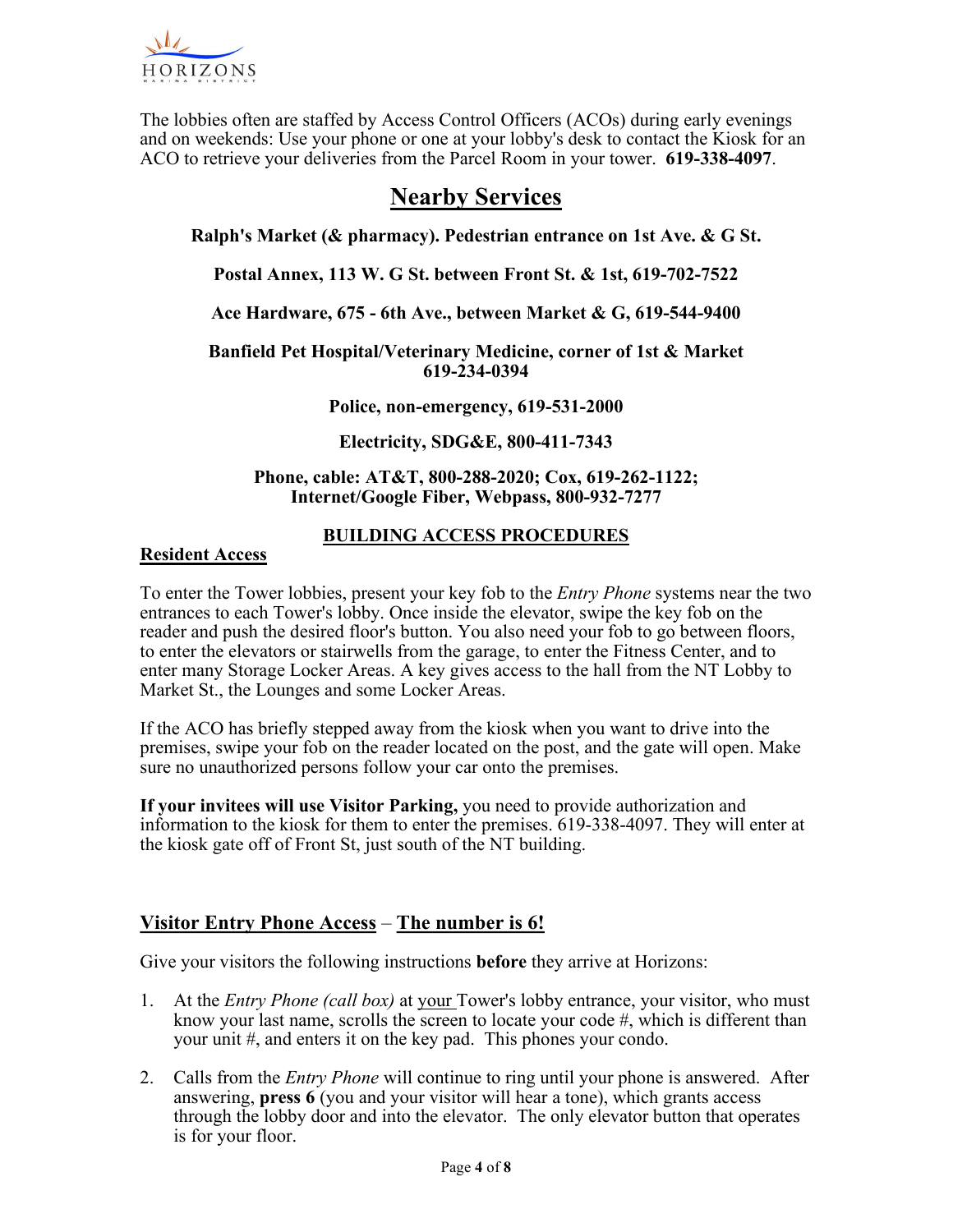

- 3. Visitors have *only* 60 seconds to enter the Tower and the elevator. If the visitor is delayed, the lobby door will re-lock or the elevator will not go to the correct floor, and your visitor must repeat the Entry Phone process.
- 4. If you're on the line when the visitor uses the *Entry Phone*, you'll hear the call waiting tone. Press the button on your phone that will switch to the visitor's call. Once the call is answered, press 6 to grant access. To end a call, hang up, or the call will still be in progress.

### Did we mention to press 6 to permit access?



## PREVENTING WATER LEAKS

**Potential water leaks must be your #1 concern.** Find all of the water shutoff valves in your unit and show other occupants where they are. All shutoff valves should be exercised annually by slowly turning them off and then on again. If you feel any resistance, you must stop and contact a plumber for advice and possible repair. If you need help finding your valves, call Management at 619-338-4096 during business hours.

- 1. Your main hot and cold water valves usually are behind panels in your master bath, laundry room, and kitchen ceilings.
- 2. Direct shutoff valves are below sinks and next to toilets. It's safest to only open the water valve for the washing machine during use.
- 3. Inspect washing machine hoses and hose bibs regularly for leaks. The braided stainless-steel variety, available at any hardware store, is best to provide the strength that helps prevent hose failures and the resulting flooding. Never operate your washing machine or dishwasher unless you're home *and awake* while they are running.
- 4. Regularly inspect the lines to your ice maker for leaks. When replacing the ice maker water filter, follow the manufacturer's directions. Then check for leaks for the next couple of days to confirm that the fittings have been properly tightened.
- 5. Place only foods that are easily pulverized in your garbage disposal. To avoid clogs and possible overflows, don't use it for corn husks, celery, onion skins, rice, potato skins, other fibrous items, or liquid or solid grease.
- 6. Never hang anything from the Fire Sprinkler heads. Never cover them or paint them. A very fragile glass tube separates your possessions from 100's of gallons of water!

## To Clean Balconies or Decks

Vacuum the surface, then plug the drains and other openings with rags or other materials that do not allow water to drip or wash off of your area onto those below. Use a bucket of water with a little liquid detergent for damp mopping. Damp rinse a few times.

## Laundry Area

To prevent lint and especially condensation build up, the blower timer must be operated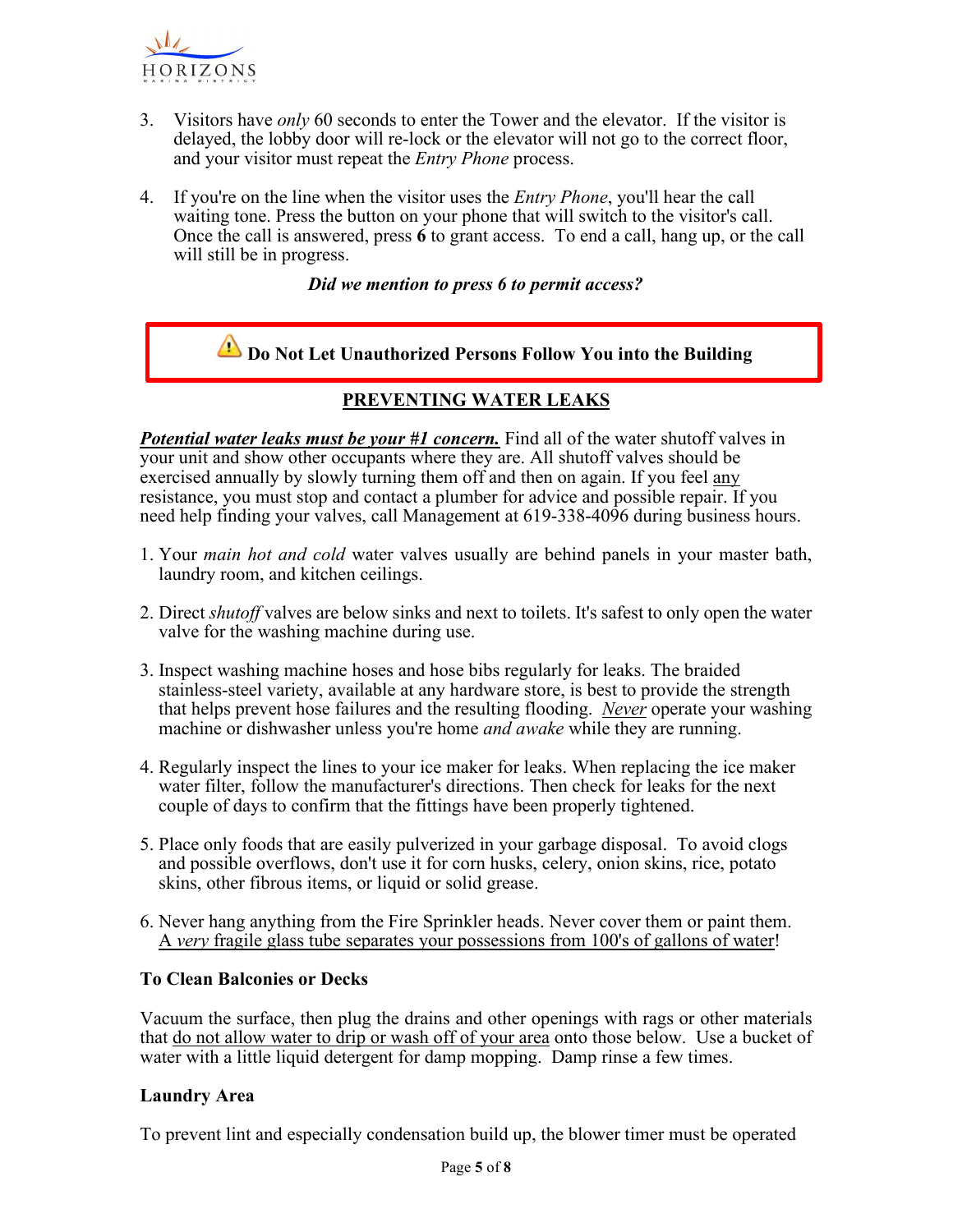

30 minutes before and 30 minutes after using the clothes dryer. If you don't turn it on, you may see a lot of water dripping from your balcony ceiling or even from your living room ceiling! Along with the filter in your dryer, there is a filter on the laundry room ceiling behind a glass insert that should be cleaned at least once a month. Gently pry open the glass panel, remove the screen, clean it, and vacuum its housing. Finally, occasionally check the dryer lint duct vent—usually on the balcony ceiling— and clean as needed.

Owners pay for an inspection and servicing by professional technicians of the dryer duct that runs from the laundry room to the exterior of the building.

## Heat and Air Conditioning Unit

Owners pay for an annual inspection of your personal heat and air conditioning (HVAC) unit(s), which is necessary so the condensation pan—attached to and under your unit—is cleared of debris and algae-preventing tablets can be placed in it to prevent clogs and the resulting flooding that can damage other condos. The drain line also is cleared of debris. Although your filter is replaced during this inspection, depending on how often you run your system, filter change may be needed monthly.

If your HVAC unit needs to be replaced, please notify Management so that you select a unit that interfaces properly with Horizons' overall building HVAC system.

### Faucet Water Flow

You may sometimes experience a reduction of water flowing from a sink faucet or showerhead because the aerator needs to be cleaned. Unscrew the aerator from the mouth of the faucet. Remove the debris from the aerator's screen and washer. Replace the parts in their original order and screw the aerator back onto the faucet.

## WHO'S RESPONSIBLE?

**Owner Responsibility:** In general, if you have a leak or maintenance problem that is within the walls of your unit, it's the Owner's responsibility to repair it. Horizons' engineers may take a look at a leak in your unit, but may not work on such problems for liability reasons.

Association Responsibility: If you notice a problem in the common areas, the hallways, pool area, lobbies, fitness center, or see a maintenance issue that is "outside" the bearing walls of your unit, it is the Association's responsibility to repair it. Contact Management, or the kiosk if after business hours.

Uncertain? If you notice a problem and are unsure who is responsible, contact Management, 619-338-4096, who'll help you identify the source of the problem and the appropriate firm to contact. If you have a repair problem that is not an Association responsibility (a clogged toilet, for instance), the following, may be contacted:

> Plumbing Countywide Mechanical 619-449-9900 **HVAC** B&B Mechanical 760-703-9582

\*\*Please visit the website at www.horizonshoa.com for additional service providers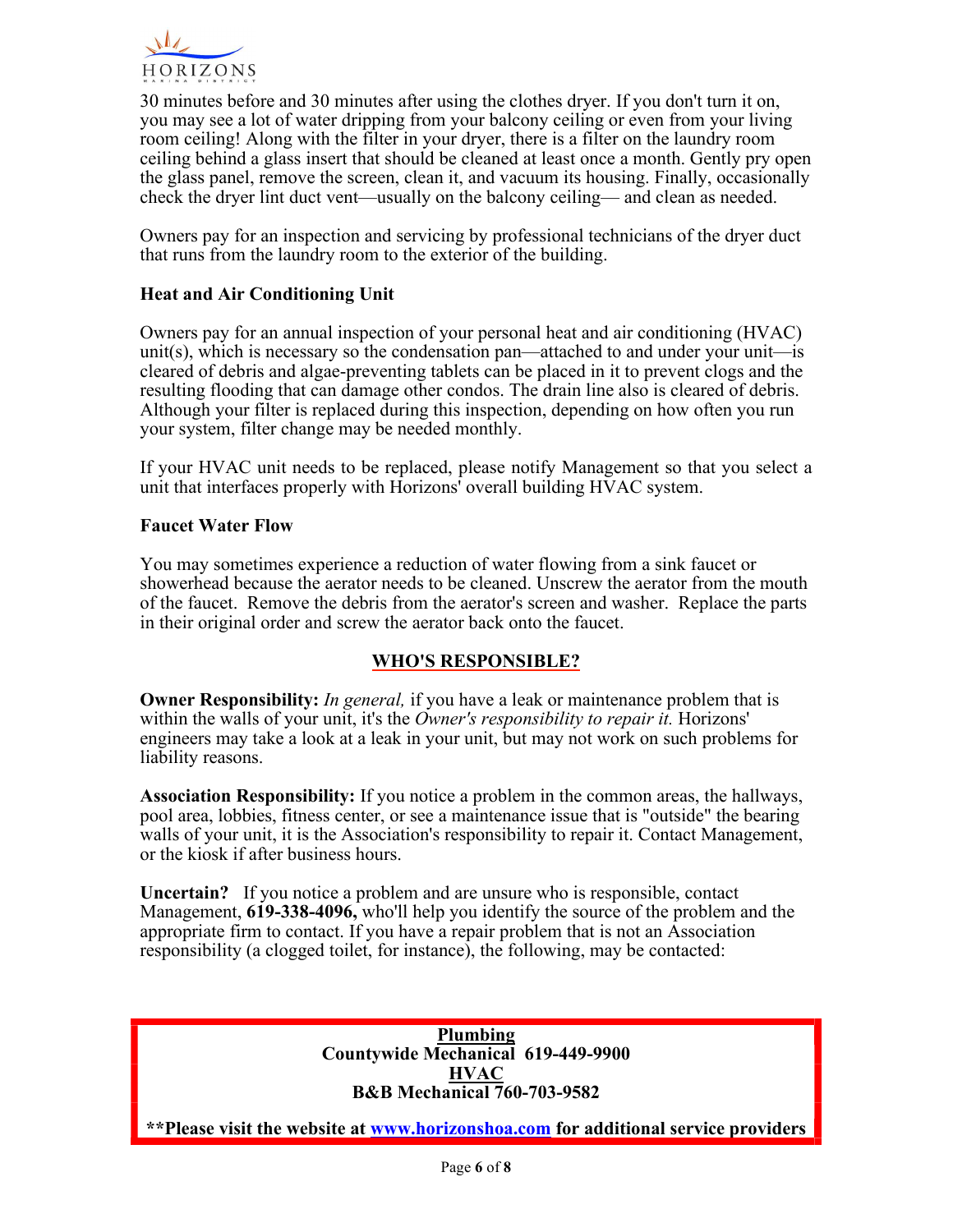

## **INSURANCE**

The Association maintains Liability and a Master Fire Insurance Policy covering the common areas and Association property. This policy, however, provides only very limited coverage for the interior of your unit (see CC&R 11.2). A Personal Homeowners (HO6) policy, or a Renters (HO4) Policy obtained before you move in can help you avoid a costly mistake.

By far, the most common high-rise insurance claims are from water damage to residents' own units, or units near and below them. Unit owners are responsible for their water leaks that cause damage to the common area or to other units.

An HO6 or HO4 policy is relatively inexpensive and covers your personal property damage and also "improvements," e.g., counters, cabinets, hard or soft flooring, etc., and liability in your unit. It also covers damage to the common areas, the personal property and improvements of others, and "loss of use"—when hotel occupancy and/or restaurant meals are necessary for days or weeks while repairs are underway.

## ADDITIONAL FORMS

Although you completed some required forms before you moved in, you may need the forms on the list below. These and additional forms are at www.horizonshoa.com. Under the Documents tab, click on General Forms. Forms may be returned personally or by fax, 619-338-4095, to the NT Lobby Management Offices.

Architectural Change Request Packet: Required for any changes involving wall penetration beyond the sheetrock, e.g., moving/eliminating walls, plumbing and wiring changes, and more.

Architectural Request Application: Required for hard surface flooring installation.

Bicycle Registration Form: All bicycles kept in the P-levels' Bicycle Rooms must be registered with the Manager Assistant in the NT Lobby.

Email Consent Form: Your signature allows the Association to send you many important documents electronically instead of by USPS.

**Lockbox Procedures & Form:** To use when you want to provide access to your vendors/guests when you aren't available. A unit key is stored inside of a lockbox that you purchase and Management provides access to the lockbox, kept in your Tower's Parcel Room, to the authorized guests listed on a form. NO HORIZONS STAFF MAY KEEP YOUR KEYS OR ENVELOPES THAT APPEAR TO CONTAIN KEYS.